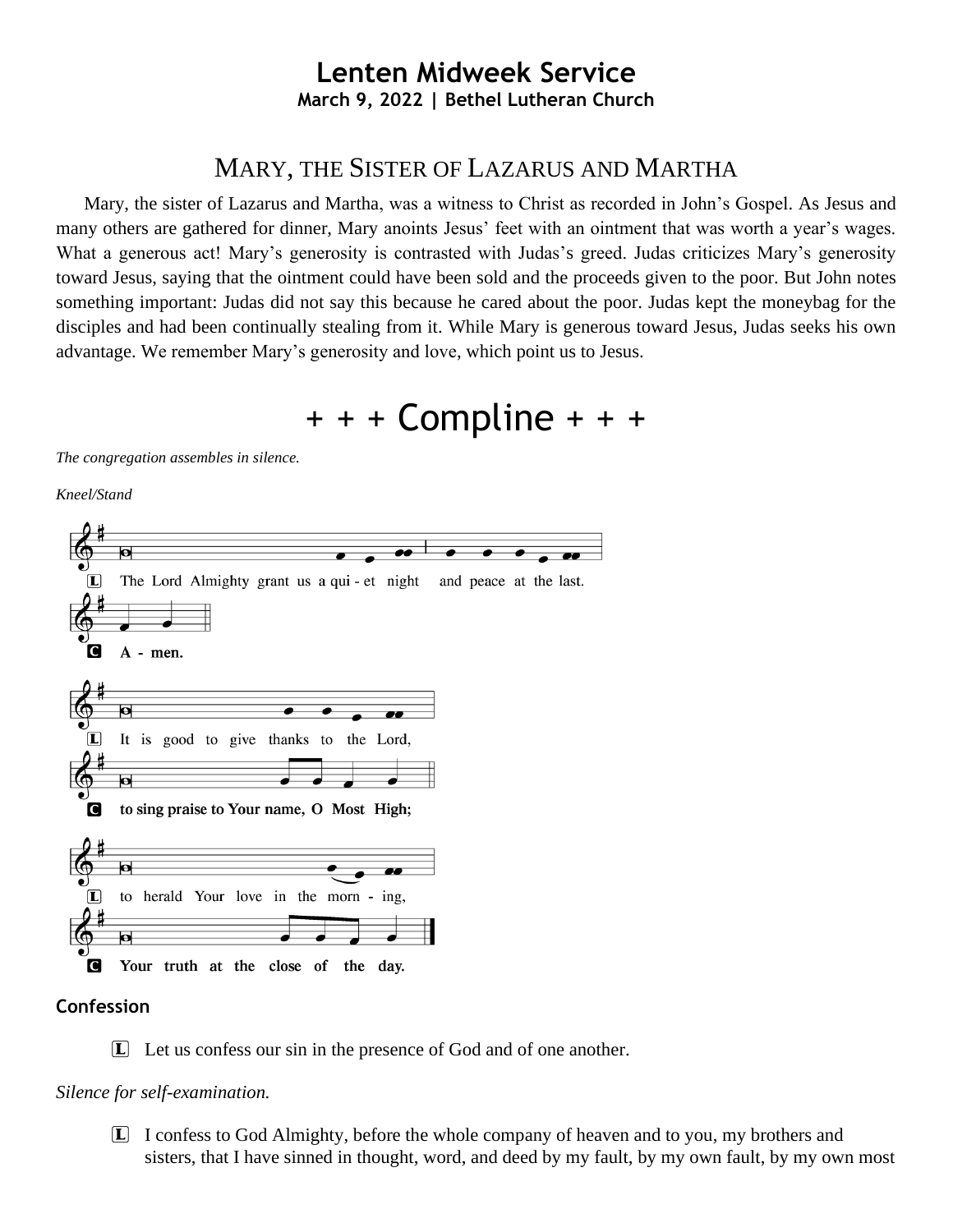grievous fault; wherefore I pray God Almighty to have mercy on me, forgive me all my sins, and bring me to everlasting life. Amen.

C **The almighty and merciful Lord grant you pardon, forgiveness, and remission of all your sins. Amen.**

- C **I confess to God Almighty, before the whole company of heaven and to you, my brothers and sisters, that I have sinned in thought, word, and deed by my fault, by my own fault, by my own most grievous fault; wherefore I pray God Almighty to have mercy on me, forgive me all my sins, and bring me to everlasting life. Amen.**
- L The almighty and merciful Lord grant you pardon, forgiveness, and remission of all your sins.
- C **Amen.**

### *Sit*



### **Reading** *Proverbs 11:24–28*

 $^{24}$ One gives freely, yet grows all the richer;

another withholds what he should give, and only suffers want.

<sup>25</sup>Whoever brings blessing will be enriched,

and one who waters will himself be watered.

 $^{26}$ The people curse him who holds back grain,

but a blessing is on the head of him who sells it.

 $27$ Whoever diligently seeks good seeks favor, but evil comes to him who searches for it.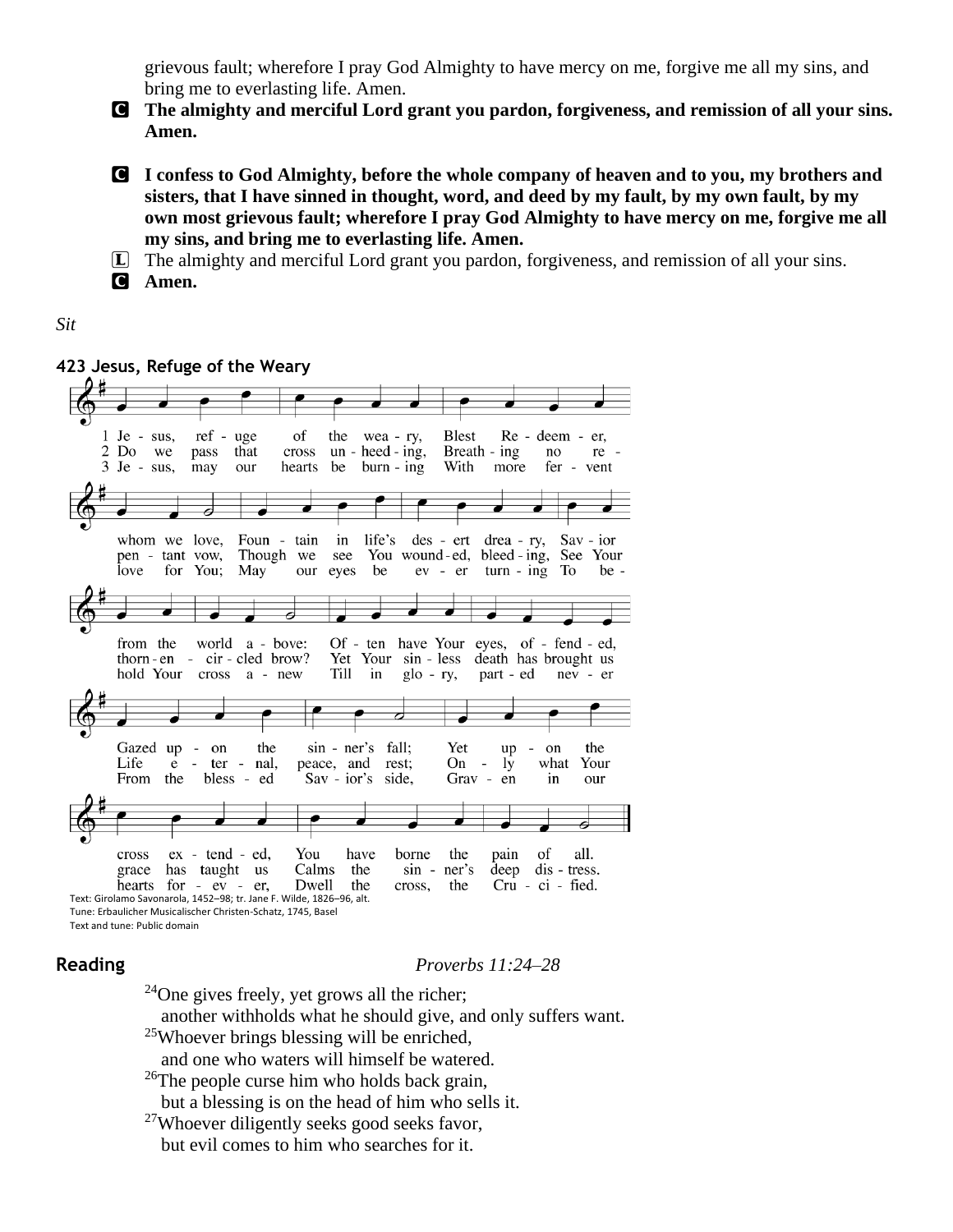<sup>28</sup>Whoever trusts in his riches will fall, but the righteous will flourish like a green leaf.

 $\left[ \mathbf{P} \right]$  O Lord, have mercy on us.

### C **Thanks be to God.**

### **Reading** *2 Corinthians 9:6–12*

<sup>6</sup>The point is this: whoever sows sparingly will also reap sparingly, and whoever sows bountifully will also reap bountifully. <sup>7</sup>Each one must give as he has made up his mind, not reluctantly or under compulsion, for God loves a cheerful giver. <sup>8</sup>And God is able to make all grace abound to you, so that having all sufficiency in all things at all times, you may abound in every good work. <sup>9</sup>As it is written,

"He has distributed freely, he has given to the poor; his righteousness endures forever."

<sup>10</sup>He who supplies seed to the sower and bread for food will supply and multiply your seed for sowing and increase the harvest of your righteousness. <sup>11</sup>You will be enriched in every way for all your generosity, which through us will produce thanksgiving to God. <sup>12</sup>For the ministry of this service is not only supplying the needs of the saints, but is also overflowing in many thanksgivings to God.

P O Lord, have mercy on us.

C **Thanks be to God.**

### **Reading** *John 12:1–11*

<sup>1</sup>Six days before the Passover, Jesus therefore came to Bethany, where Lazarus was, whom Jesus had raised from the dead. <sup>2</sup>So they gave a dinner for him there. Martha served, and Lazarus was one of those reclining with him at the table. <sup>3</sup>Mary therefore took a pound of expensive ointment made from pure nard, and anointed the feet of Jesus and wiped his feet with her hair. The house was filled with the fragrance of the perfume. <sup>4</sup>But Judas Iscariot, one of his disciples (he who was about to betray him), said, <sup>5</sup>"Why was this ointment not sold for three hundred denarii and given to the poor?" <sup>6</sup>He said this, not because he cared about the poor, but because he was a thief, and having charge of the moneybag he used to help himself to what was put into it. <sup>7</sup> Jesus said, "Leave her alone, so that she may keep it for the day of my burial. <sup>8</sup>The poor you always have with you, but you do not always have me."

<sup>9</sup>When the large crowd of the Jews learned that Jesus was there, they came, not only on account of him but also to see Lazarus, whom he had raised from the dead. <sup>10</sup>So the chief priests made plans to put Lazarus to death as well,  $^{11}$ because on account of him many of the Jews were going away and believing in Jesus.

 $\overline{P}$  O Lord, have mercy on us. C **Thanks be to God.**

*Silence for reflection.*

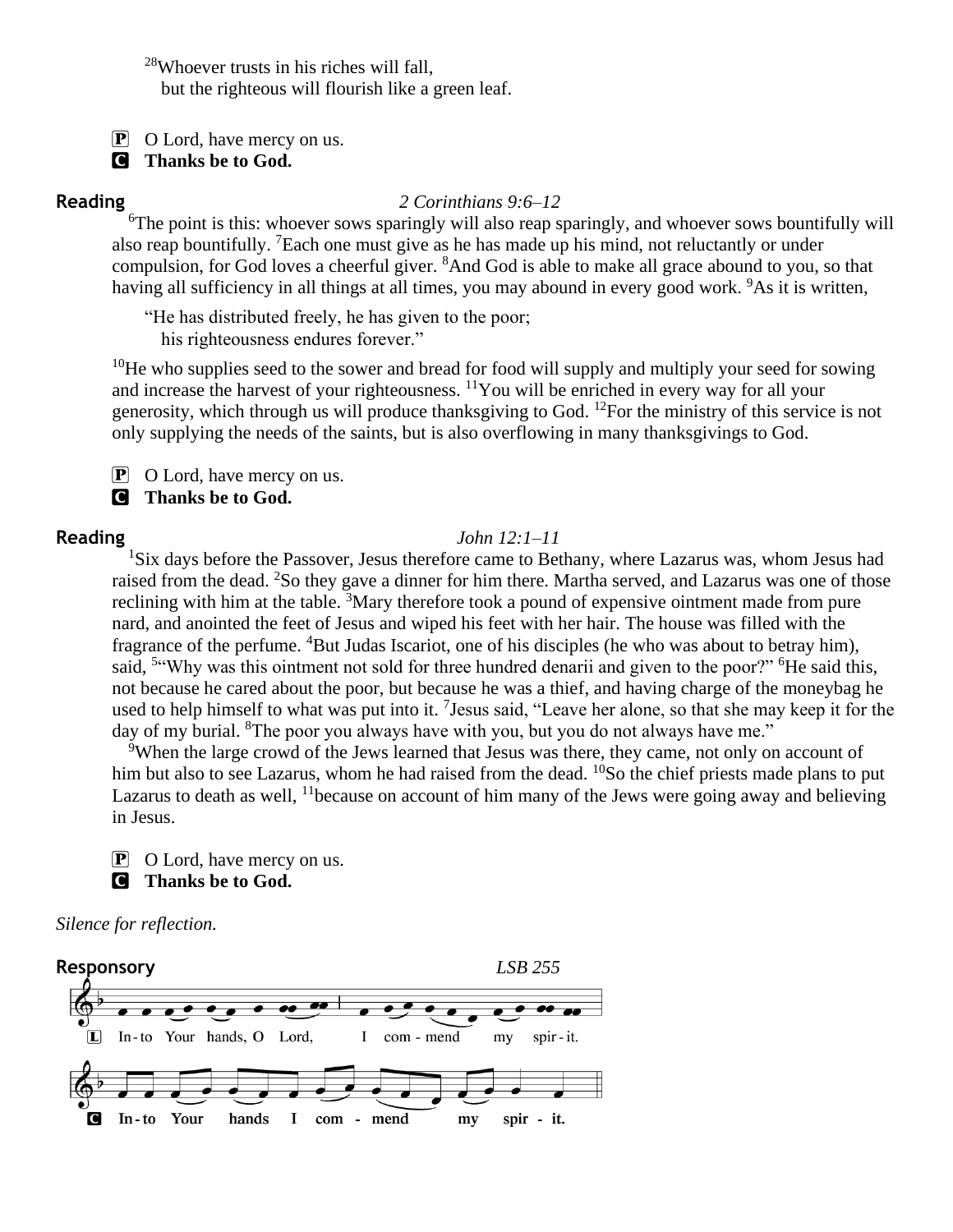

**Sermon***"Witnesses to Christ: Mary, Sister of Lazarus and Martha"*

*Stand*



*One or more of the following are prayed.*

L Be present, merciful God, and protect us through the hours of this night, so that we who are wearied by the changes and chances of life may find our rest in You; through Jesus Christ, our Lord.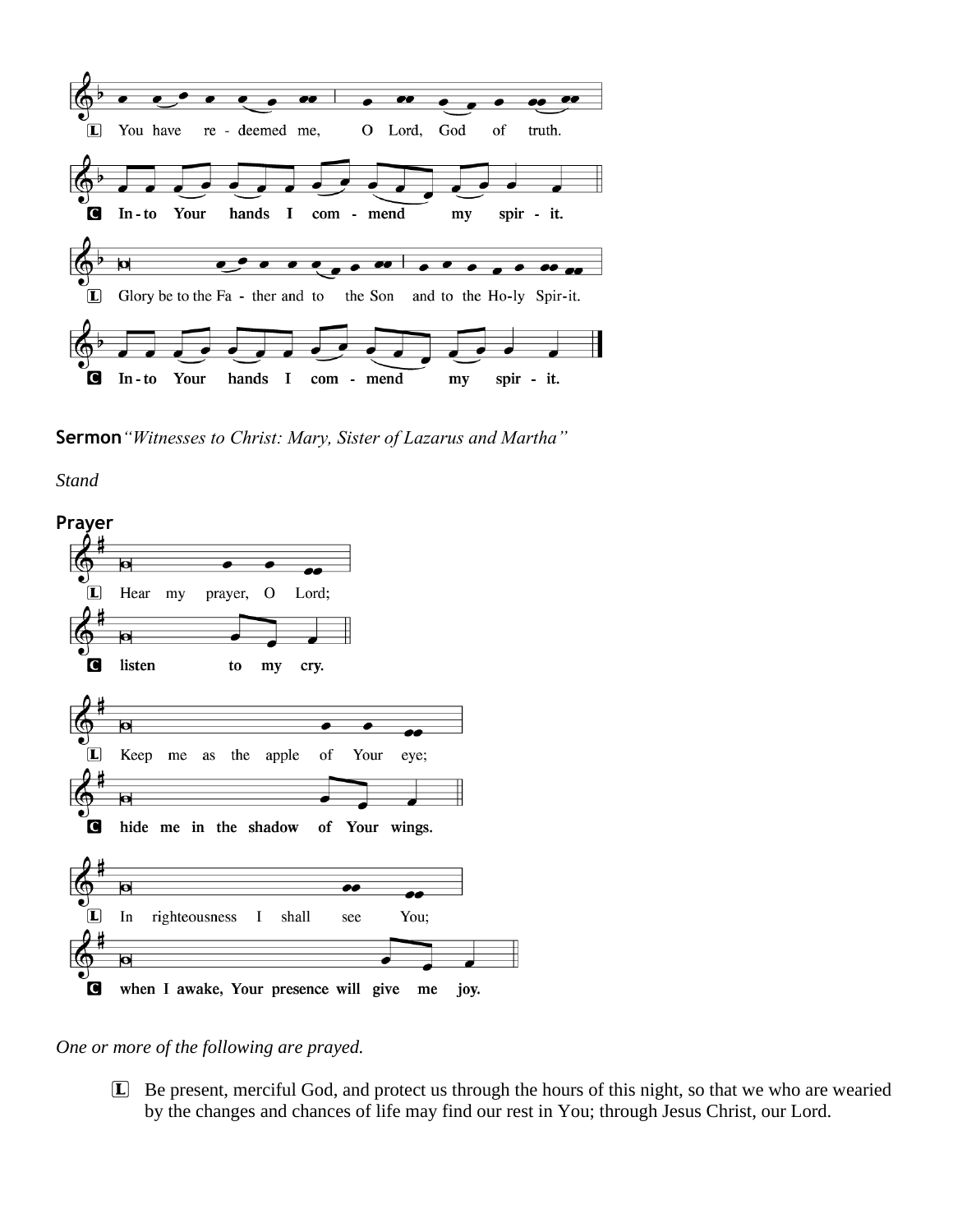- $\bar{L}$  O Lord, support us all the day long of this troubled life, until the shadows lengthen and the evening comes and the busy world is hushed, the fever of life is over, and our work is done. Then, Lord, in Your mercy grant us a safe lodging and a holy rest and peace at the last; through Jesus Christ, our Lord.
- L Be our light in the darkness, O Lord, and in Your great mercy defend us from all perils and dangers of this night; for the love of Your only Son, Jesus Christ, our Lord.
- L Visit our dwellings, O Lord, and drive from them all the snares of the enemy; let Your holy angels dwell with us to preserve us in peace; and let Your blessing be on us always; through Jesus Christ, our Lord.
- L Eternal God, the hours both of day and night are Yours, and to You the darkness is no threat. Be present, we pray, with those who labor in these hours of night, especially those who watch and work on behalf of others. Grant them diligence in their watching, faithfulness in their service, courage in danger, and competence in emergencies. Help them to meet the needs of others with confidence and compassion; through Jesus Christ, our Lord.
- L Abide with us, Lord, for it is toward evening, and the day is far spent. Abide with us and with Your whole Church. Abide with us at the end of the day, at the end of our life, at the end of the world. Abide with us with Your grace and goodness, with Your holy Word and Sacrament, with Your strength and blessing. Abide with us when the night of affliction and temptation comes upon us, the night of fear and despair, the night when death draws near. Abide with us and with all the faithful, now and forever.
- C **Amen.**

### **Lord's Prayer** *LSB 257*

- 
- $\Box$  Taught by our Lord and trusting His promises, we are bold to pray:
- C **Our Father who art in heaven, hallowed be Thy name, Thy kingdom come, Thy will be done on earth as it is in heaven; give us this day our daily bread; and forgive us our trespasses as we forgive those who trespass against us; and lead us not into temptation, but deliver us from evil. For Thine is the kingdom and the power and the glory forever and ever. Amen.**

*Stand*

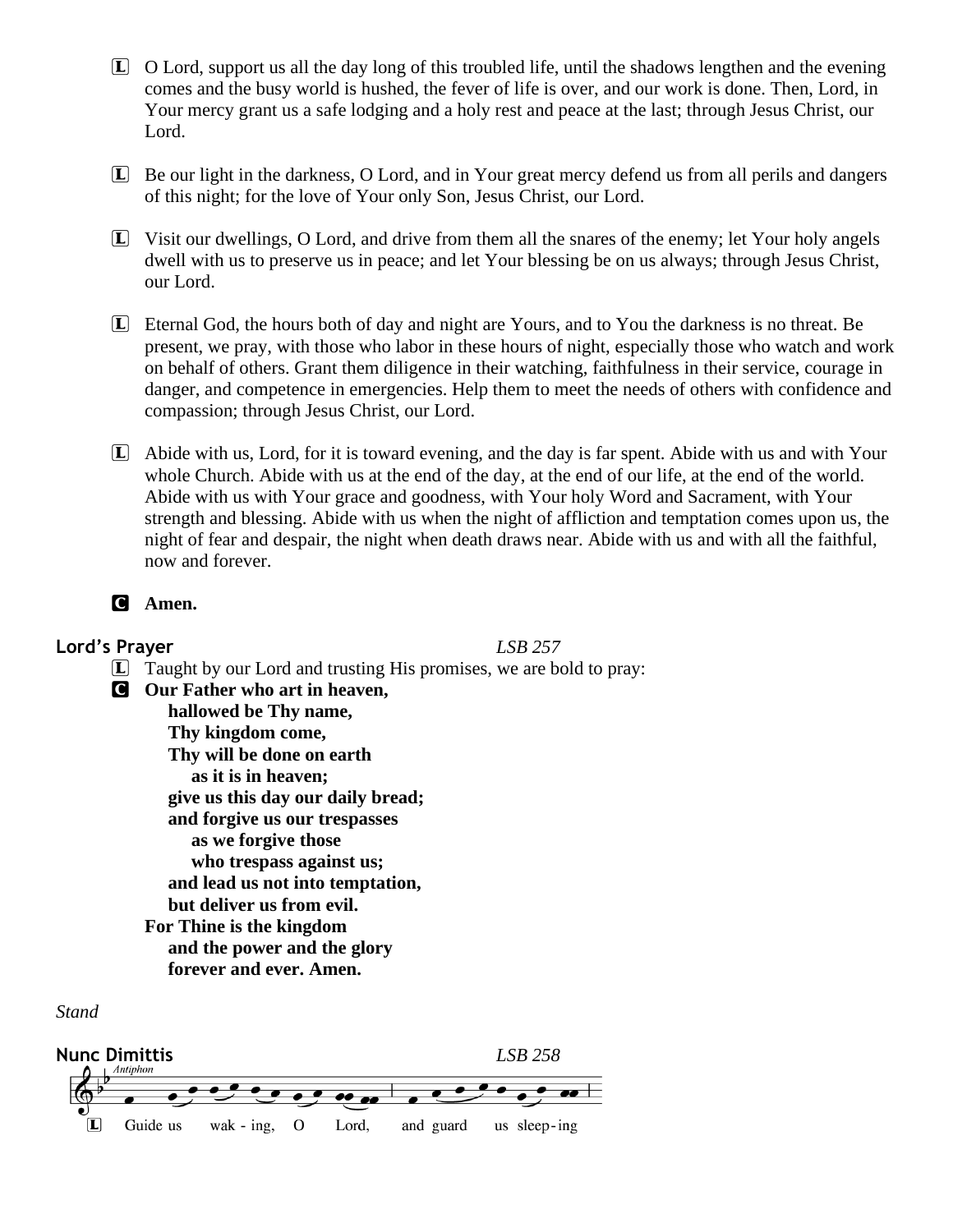